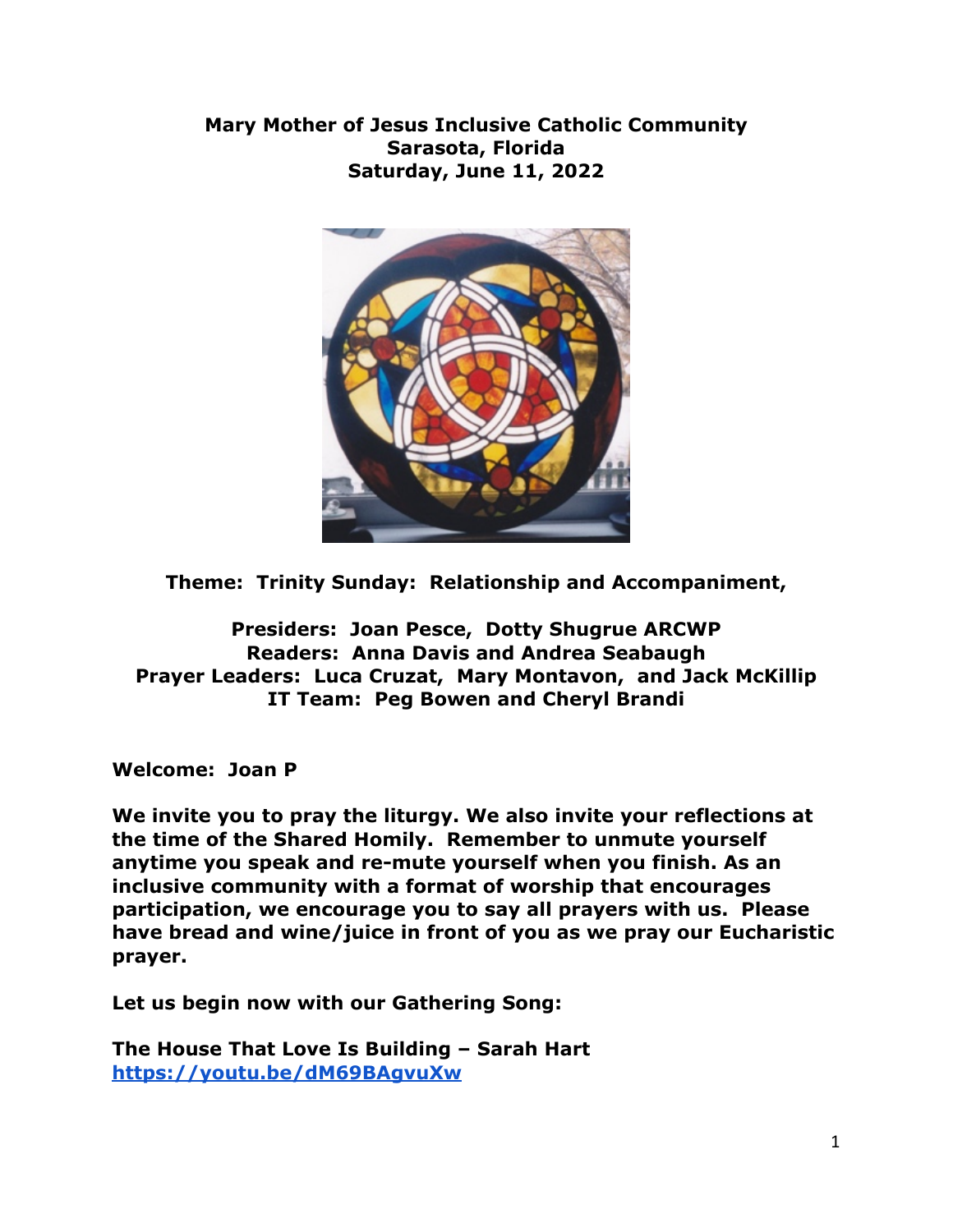# **Opening Prayer: Dotty**

**As we gather today as Christian Community to celebrate the mystery of the Trinity, our focus is on Relationships - the relationship we have with one another and therefore with the Holy and Sacred. We hold one another in our hearts as we draw strength from the love we share. We recognize the overwhelming struggles of so many people in our world, especially the children. We commit ourselves once again to do all that we can to demand change that will remove guns from our streets, bring peace to warring countries and celebrate all forms of life. And together we say: ALL: SO BE IT!**

#### **LUCA C.**

**Glory to the Spirit of Life, to the Holy One who surrounds us, who lives within us, whose Sacred Word is shared by us in our world.**

**Glory to the Spirit of Life, who offers us peace; peace in our hearts, peace in our thoughts, peace with one another as we reach out to one another and ask for blessing.** 

**Glory to the Spirit of Life, who cares for the health workers, postal workers, store clerks, garbage collectors and all those who those who serve our special needs in numerous ways.**

**Glory to the Spirit of Life, who sent Jesus who teaches us how to live the Gospel, who brings hope and healing to all those in need.** 

**Presider: O Holy One, you are one with us. We are strong in our faith and will live life in hope and faithfulness to you, to be Church committed to the message of the Gospels.**

**We depend upon the ever-present Spirit to walk with us as we journey in the present and rejoice in the life before us. Amen**

**LITURGY OF THE WORD**

**First Reading: ANDREA S.**

**Excerpt from** *The Divine Dance* **by Richard Rohr**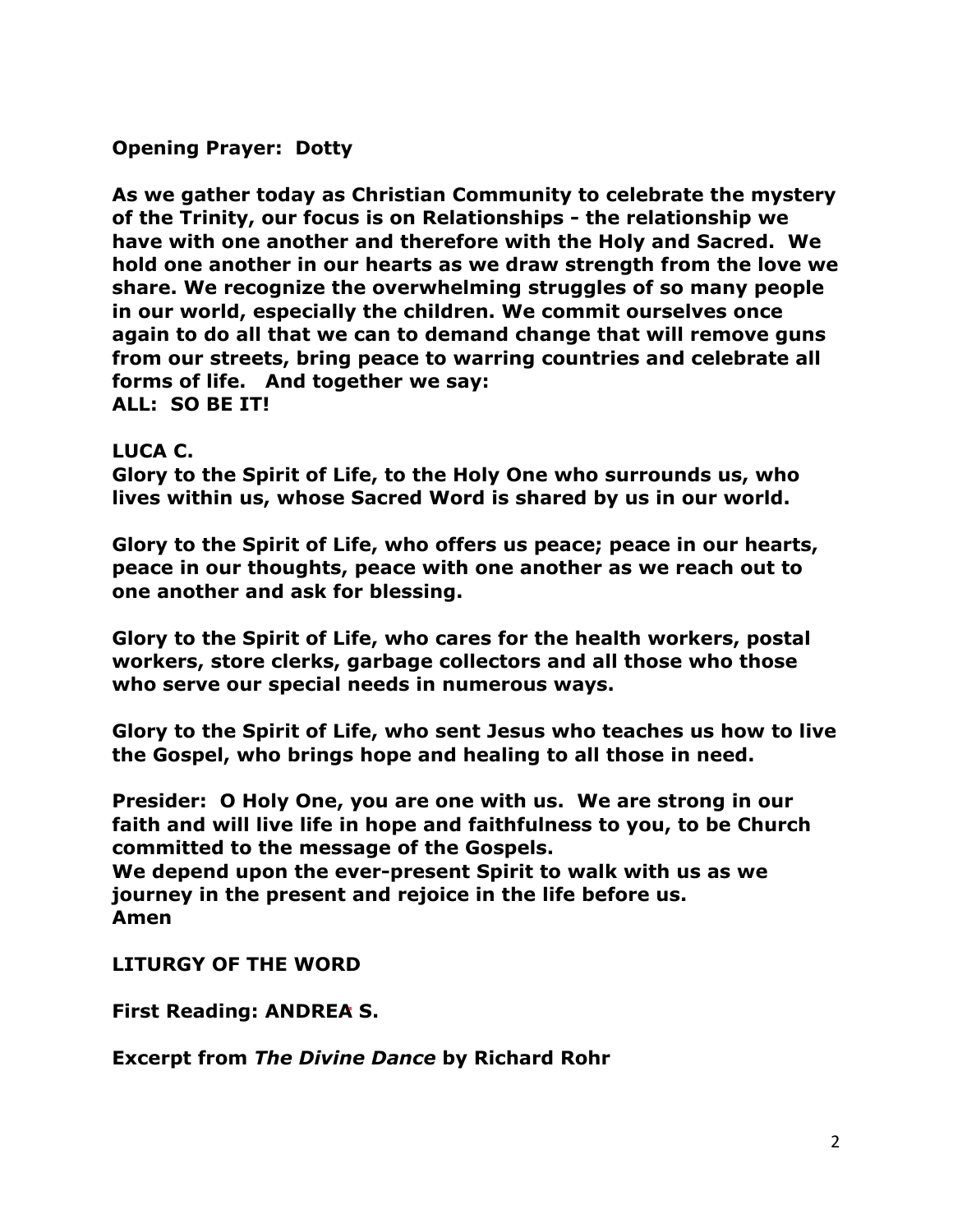**God (and uniquely the Trinity) cannot be known as we know any other object--such as a machine, an objective idea, or a tree--which we are able to "objectify." We look at objects, and we judge them from a distance through our normal intelligence, parsing out their varying parts, separating this from that, presuming that to understand the parts is always to be able to understand the whole. But divine things can never be objectified in this way; they can only be "subjectified" by becoming one with them!** *When neither yourself nor other is treated as a mere object, but both rest in an I-Thou of mutual admiration, you have spiritual knowing.* **Some call this contemplative knowing.**

**Such knowing intuits things in their wholeness, with all levels of connection and meaning, and perhaps how they fit in the full scheme of things. Thus, the contemplative response to the moment is always appreciation and inherent** *re-spect* **("to look at a second time") because I am now a part of what I am trying to see. Our first practical and partial observation of most things lacks this respect. It is not yet** *contemplative* **knowing. Frankly,** *when you see things contemplatively, everything in the universe is a mirror***!**

**These are the inspired reflections by Richard Rohr and the community responds by saying:**

#### **ALL: SO BE IT!**

**Psalm: 131** *Come to the Quiet* **by John Michael Talbot <https://youtu.be/RFj2LWBccAw>**

**CELTIC ALLELUIA <https://youtu.be/o1rc7ojQtJU>**

**The Gospel: ANNA D.**

**A reading from the gospel of the apostle known to be John. (Excerpts from chapter 16)**

**"I didn't tell you this earlier because I was with you every day. But now I am on my way to the One who sent me. Not one of has asked,**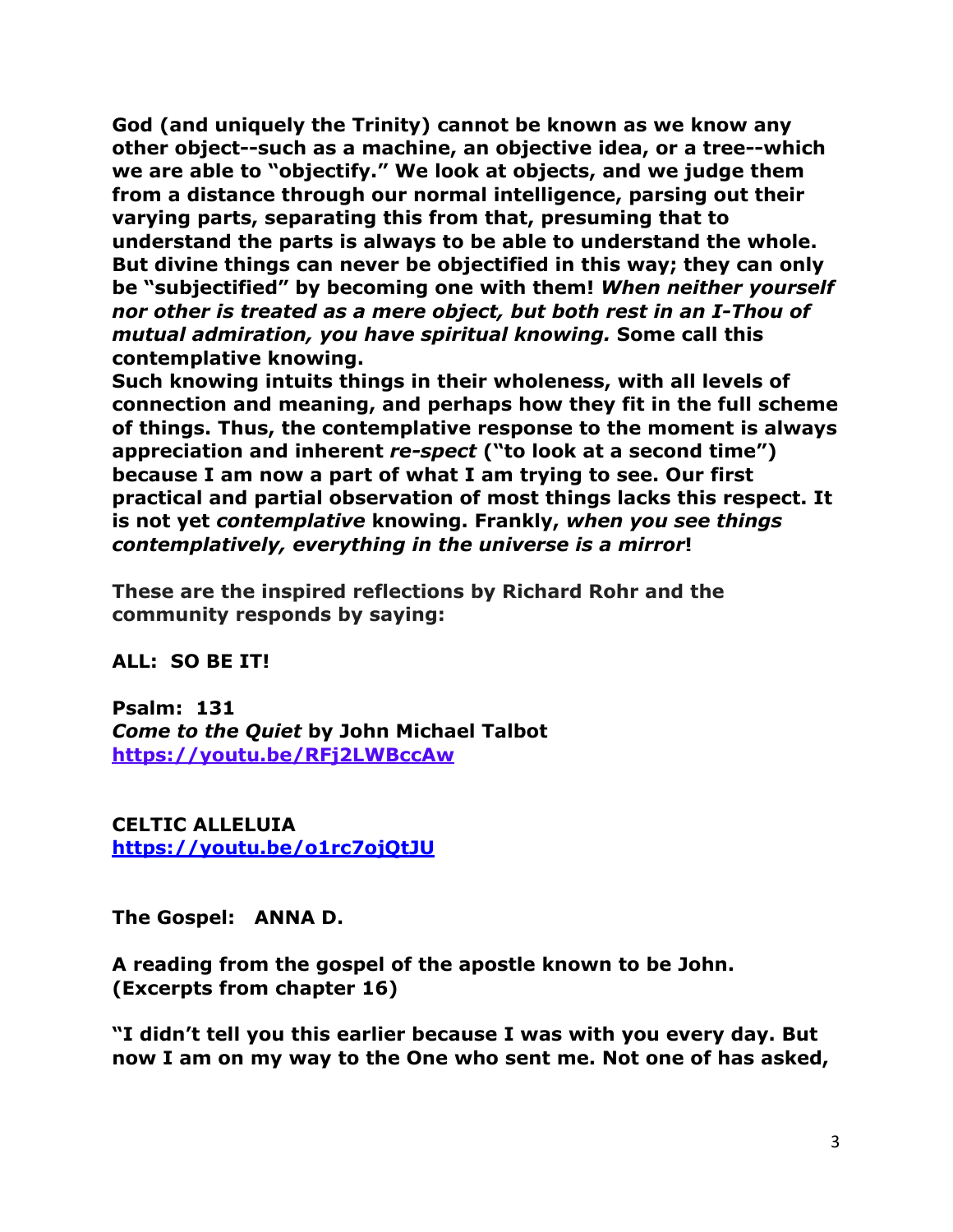**'Where are you going?' Instead, the longer I've talked, the sadder you've become. So let me say it again, this truth: It's better for you that I leave. If I don't leave, the Friend won't come. But if I go, I'll send him to you.**

**"I still have many things to tell you, but you can't handle them now. But when the Friend comes, the Spirit of Truth, he will take you by the hand and guide you into all the truth there is. He won't draw attention to himself but will make sense out of what is about to happen and, indeed, out of all that I have done and said. He will honor me; what will be taken from me is delivered to you. Everything the Holy has is also mine. That is why I've said, 'What is mine is also yours. What is taken from me is also part of you."** 

**"In a day or so, you're not going to see me, but then in another day or so you will see me."**

**"When a woman gives birth, she has a hard time, there's no getting around it. But when the baby is born, there is joy in the birth. This new life in the world wipes out memory of the pain. The sadness you have right now is similar to that pain, but the coming joy is also similar. When I see you again, you'll be full of joy, and it will be a joy no one can rob from you. You'll no longer be so full of questions.**

**"This is what I want you to do: Ask for whatever is in keeping with the things I've revealed to you. Ask in my name, according to my desires, and most certainly it will be given to you. Your joy will be a river overflowing its banks!**

**These are the inspired words of the apostle known as John and the community responds: ALL: SO BE IT!**

**HOMILY STARTER: Dotty Shugrue ARCWP**

**Invitation to share personal reflections**

**Profession of Faith**

**MARY M. We believe in the Holy One, a divine mystery beyond all definition and rational understanding, the heart of all that has ever existed, that exists now, or that ever will exist.**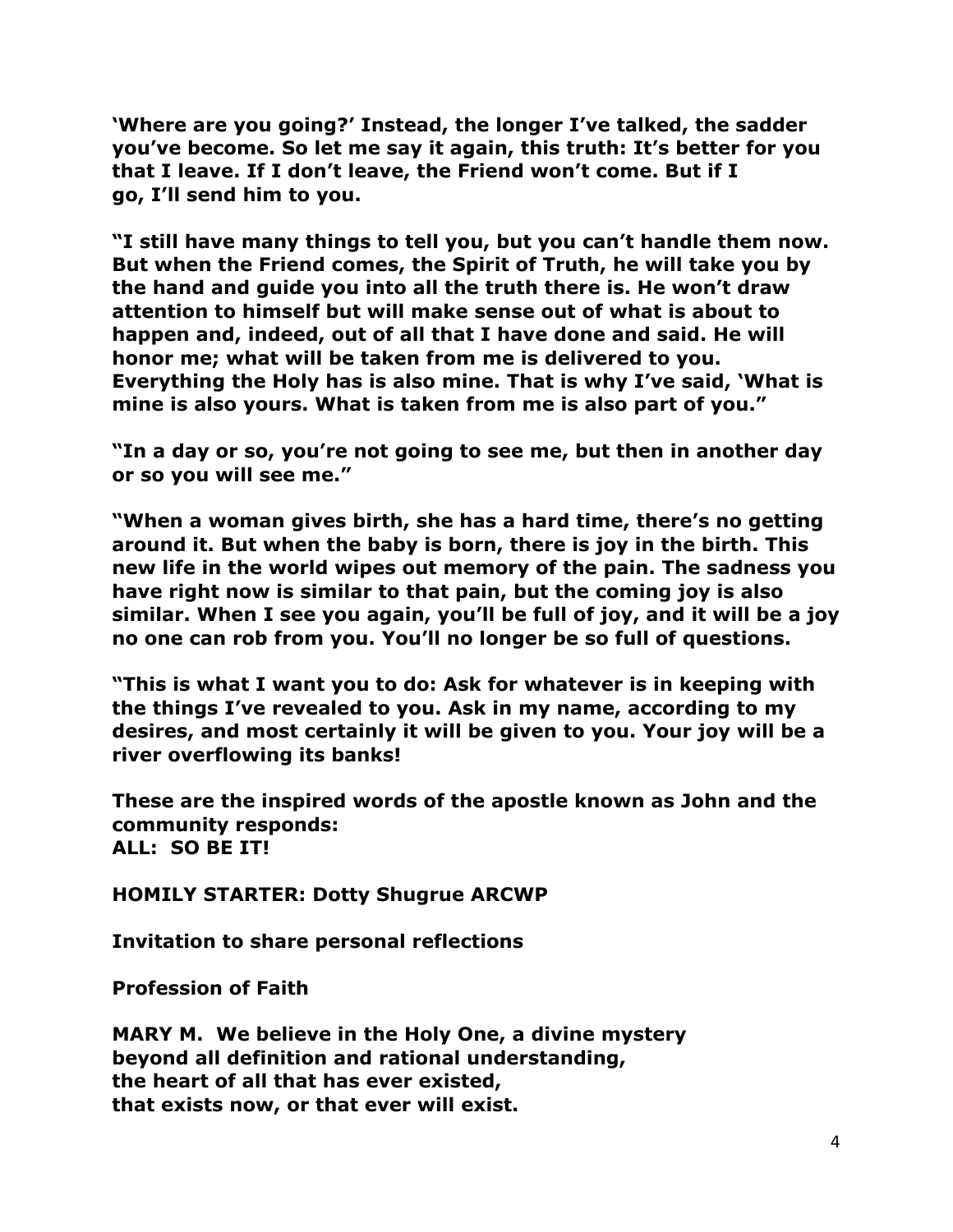**We believe in Jesus, messenger of the Divine Word, bringer of healing, heart of Divine compassion, bright star in the firmament of the Holy One's prophets, mystics, and saints.** 

**We believe that we are called to follow Jesus as a vehicle of divine love, a source of wisdom and truth, and an instrument of peace in the world.** 

**We believe in the Spirit of the Holy One, the life that is our innermost life, the breath moving in our being, the depth living in each of us. We believe that the Divine kin-dom is here and now, stretched out all around us for those with eyes to see it, hearts to receive it, and hands to make it happen.** 

**Prayers for the Community**

**JACK M. We pray that the Holy One renew in our hearts our commitment to journey always in faith, hope and love as we reach out and support, comfort and love those closest to us, and all the needs of the people of our earth.**

**We bring the table our Congress and our Local Leaders that they may do the will of the people and pass gun laws that will save lives.**

**We bring to the table those in our country who have been murdered because of gun violence and we pray for their families and friends.**

**We bring to the table the people of Ukraine that they will have their country returned to them and we pray for strength as they struggle for their survival.**

**JOAN M. will now share the intentions from our community prayer requests.**

**Please share your intentions beginning with the words:**

**I BRING TO THE TABLE…**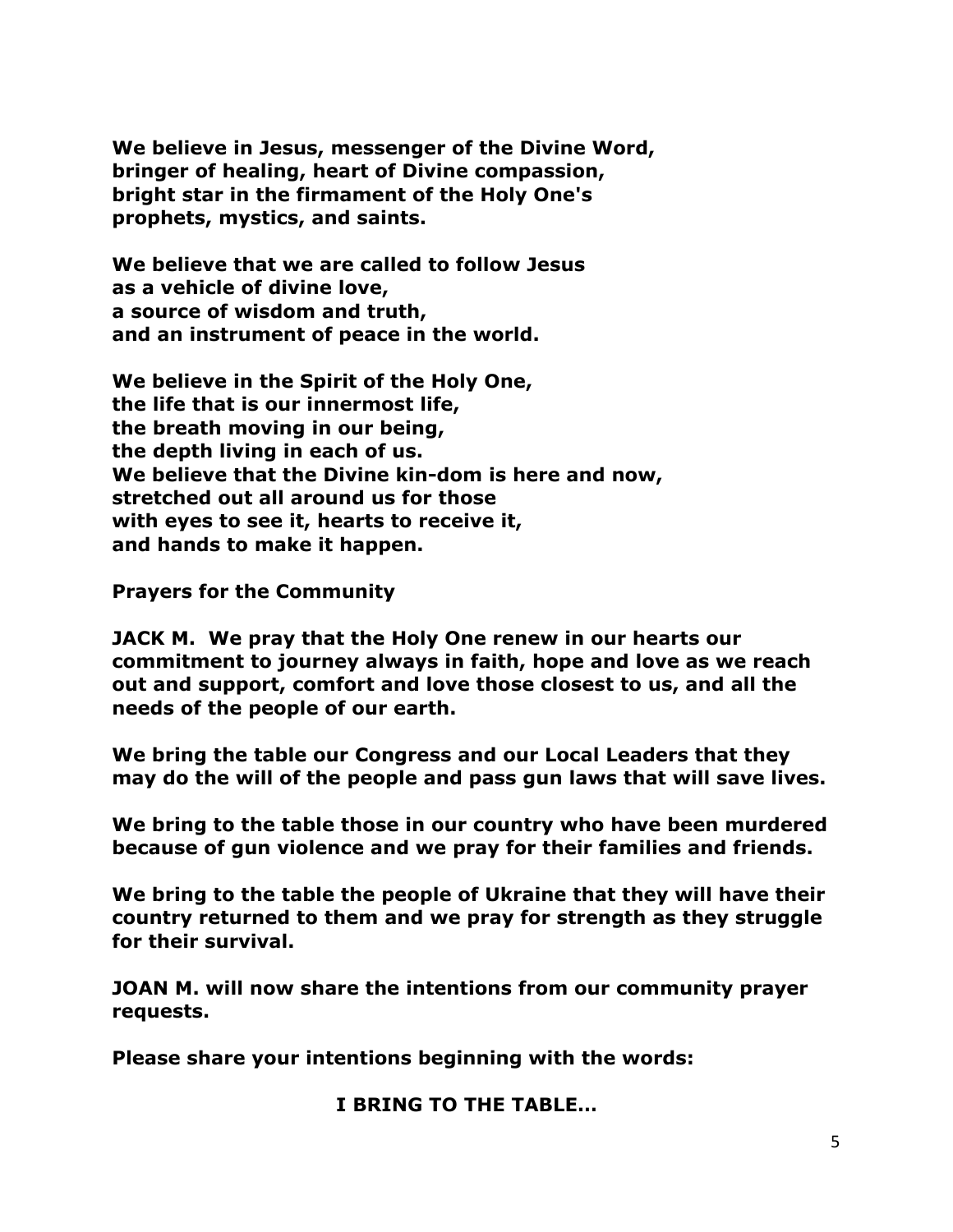# *Pause until all who have requests*

**JACK M. We recognize we are in relationship with all people, with animals with the earth. We believe in our hearts we accompany one another on this journey through life. We are confident that our thoughts and prayers will bring hope through the Sacred Spirit who makes us all One.**

# **EUCHARISTIC PRAYER**

**LUCA C. We invite everyone to place their plate of bread and cup of wine on their table of plenty.**

*(Raise YOUR bread and the wine):* 

**Ever present Sacred Spirit, you who hold us in your loving hands, we offer these gifts of bread and wine as we celebrate your life with us. These gifts are made sacred through our faith. We ask this in the name of Jesus our brother. Amen**

**The Holy One is with you.** 

**Let us all give thanks.** 

**(The Prayer of Thanksgiving - from the New New Testament)**

**DOTTY S. We give thanks to you, every life, and heart stretches toward you, O name untroubled, honoring with the name of the Creator /Christ/Sacred Spirit. To everyone and everything comes the kindness of the Holy One and love and desire. And if there is sweet and simple teaching, it gifts us mind, word, and knowledge; mind, that we may understand you; word, that we may interpret you; knowledge, that we may know you. We rejoice and are enlightened by your knowledge; we rejoice that you have taught us about yourself. We rejoice that in the body you have made us divine through your knowledge.** 

**JOAN P. O Nurturing, Compassionate one, You are always with us. We are grateful for Your constant loving and unconditional presence. At times we forget that You are holding us, attending to us. We fall and You pick us up. You send strangers, friends, and family to our aid. We are never without Your Light and Spirit.**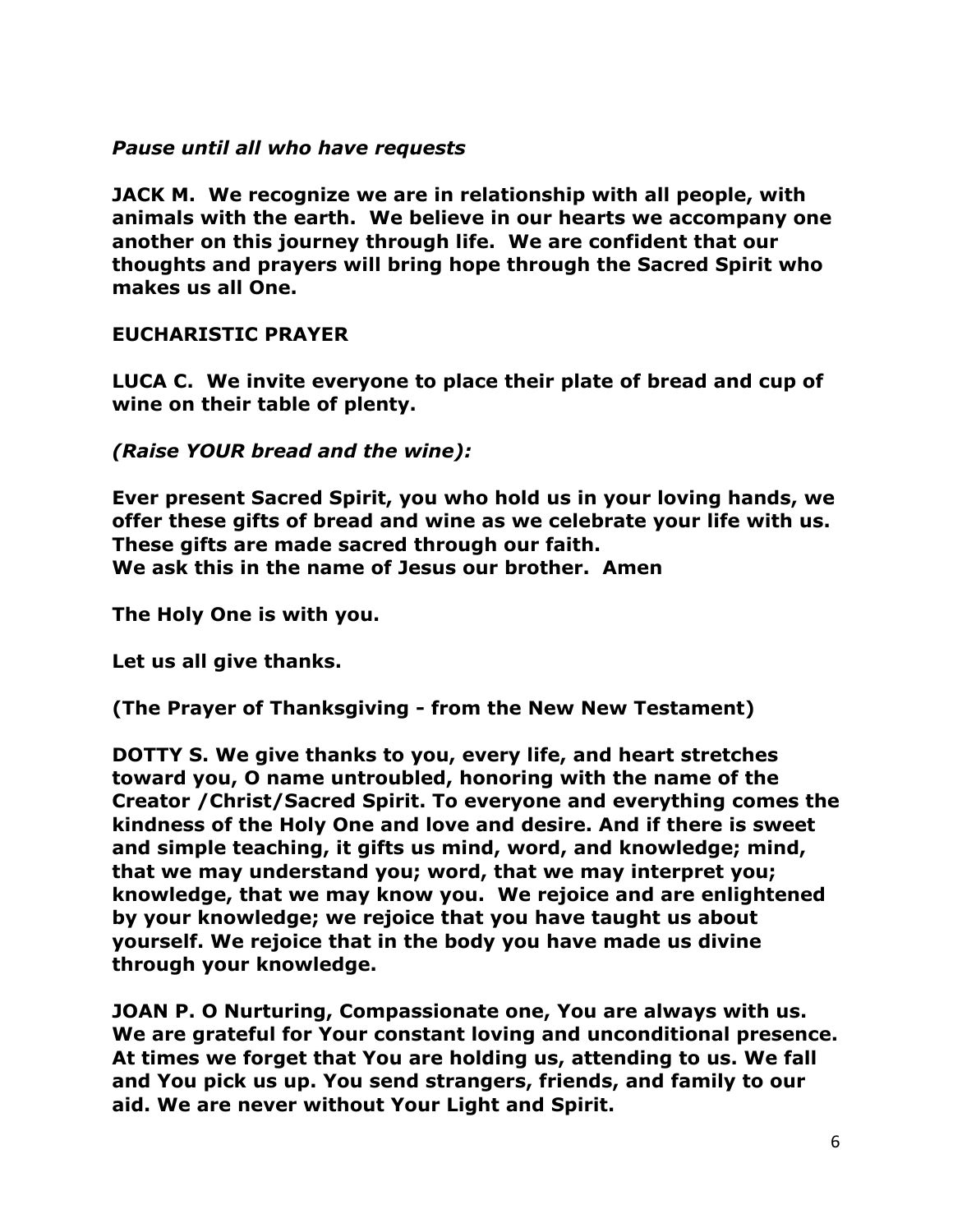# **Holy, Holy: Here in This Place by Christopher Grundy <https://youtu.be/sgkWXOSGmOQ>**

**LUCA C. The thanksgiving of the human who reaches you is this alone; that we know you. We have known you, O light of mind. O light of life we have known you. O womb of all that grows, we have known you. O womb pregnant with the nature of Creator.**

**We call on Sacred Presence to bless with us this bread and wine which is made sacred through our faith. We celebrate with one another as we remember Jesus walked this same earth we walk today.**

**During Jesus's life on this earth, he lived and died loving the poor, healing the sick and challenging the injustices within society. Because of his ministry Jesus was feared by the authority of his day.**

**DOTTY S. On the night before he died, Jesus gathered for the supper with the people closest to him. Like the least of household servants, he washed their feet. Once again, he showed us how to love one another.**

#### *All present lift their plate*

**Back at the table, Jesus took the Passover Bread, spoke the grace, broke the bread, and offered it to them saying, Take and eat, this is my very self.**

**(pause)**

*All present lift the cup as we pray* 

**Jesus then took the cup of blessing, spoke the grace, and offered it to all present saying:**

**Take and drink of the covenant Made new again through my life in you. Whenever you remember me like this, I am among you.**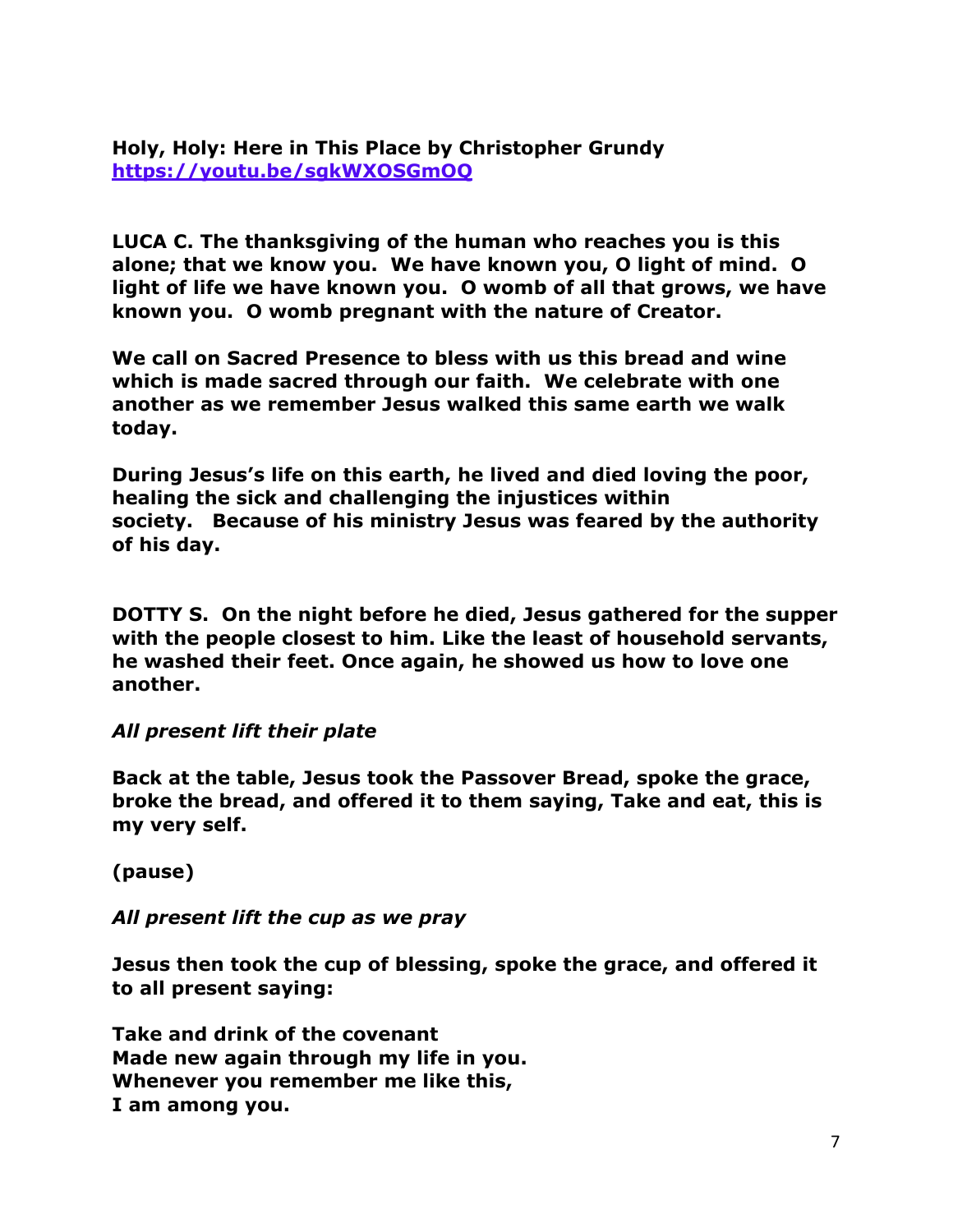**JOAN P. Bread and wine is transformed by Your Spirit, and we are transformed when we open ourselves to the very Spirit that is our life. Every time we share this bread and wine we choose to be transformed. We choose to love as You love us.**

**Receive the Bread and the Wine and pray the words: \*\*\*\*\*\*\*The Spirit in me sees the Spirit in you. \*\*\*\*\*\*\***

**Reflection Song: Breath of the One Life by Jan Novotka '[https://youtu.be/FV8dQhTZe\\_o](https://youtu.be/FV8dQhTZe_o)**

**JACK M: Let us pray in the manner that Jesus taught his companions to pray:**

**O Holy One, you are within, around, and among us. We celebrate your many names. Your wisdom come, your will be done, unfolding from the depths within us. Each day you give us all that we need. You remind us of our limits, and we let go. You support us in our power, and we act with courage. For you are the dwelling place within us, The empowerment around us, And the celebration among us, now and forever. Amen. (Adapted, Miriam Therese Winter, MMS)**

**LUCA C. As we celebrate the memory of Jesus in our sharing of Eucharist, we remember all those people who walk with us in the search for the Divine. We remember families we know and those we do not know who suffer much hurt and pain in their lives. We remember the children who fear going to school because of violence. We remember the parents who suffer beyond our understanding because of the brutal deaths of their children, because of the lack of gun laws. We commit ourselves to stand up and have our voices heard.**

**Closing Prayer**

**JOAN P. Melt us into Oneness, O Holy One, so that a new creation might be born. Help us all embrace Your wisdom, embedded in our**